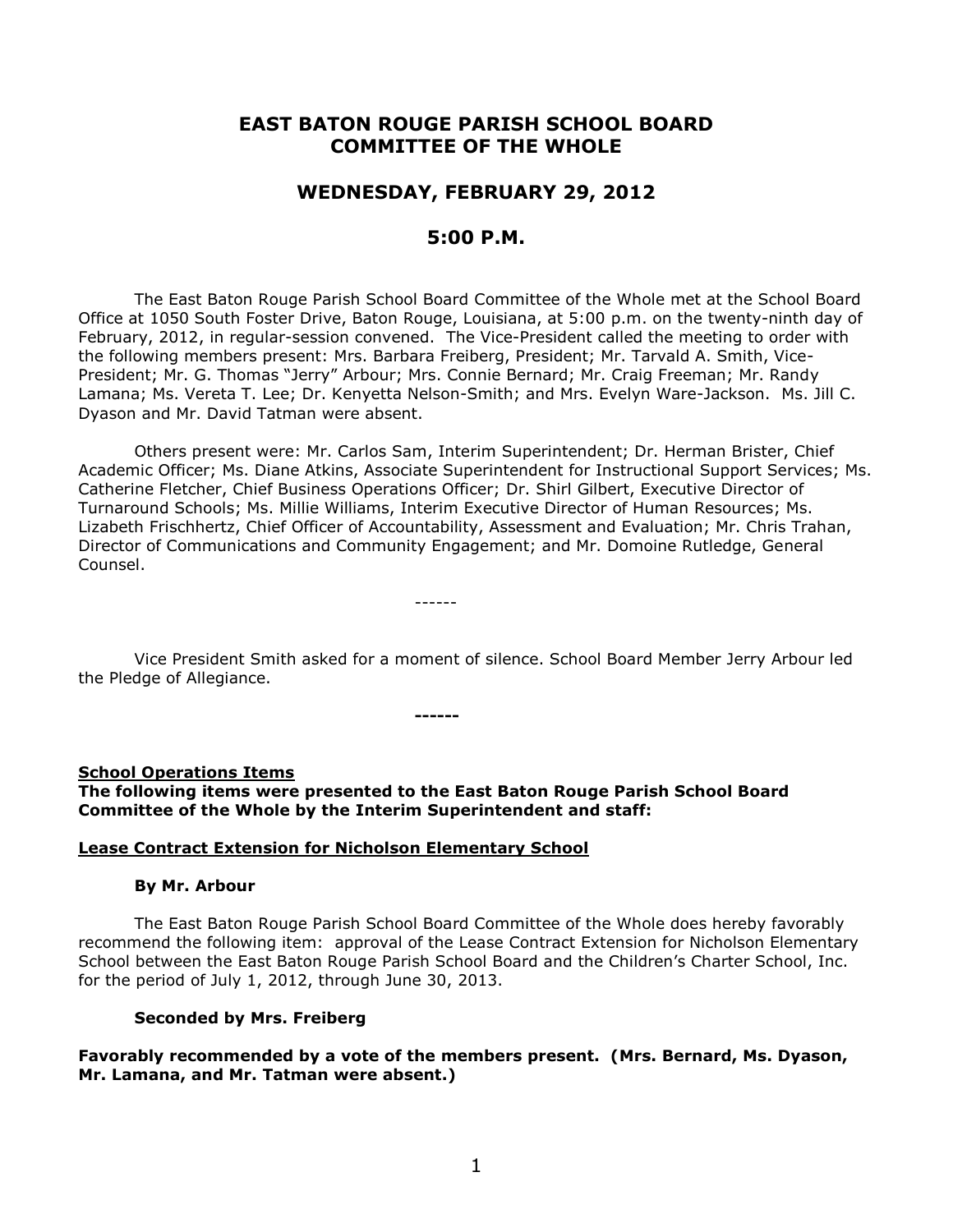# **Recommendation of the Architect Selection Committee**

## **By Mr. Arbour**

The East Baton Rouge Parish School Board Committee of the Whole does hereby favorably recommend the following item: approval of the recommendation of the Architect Selection Committee of CHASM and FUSION Architecture, L.L.C., a joint Venture for Architectural Design Services, for LaBelle Aire Elementary School Additions/Renovation Project.

**------**

# **Seconded by Mr. Freeman**

**Favorably recommended by a vote of the members present. (Ms. Dyason, Mr. Lamana, and Mr. Tatman were absent.)**

**------**

# **Finance The following items were presented to the East Baton Rouge Parish School Board Committee of the Whole by the Interim Superintendent and staff:**

# **Revised Education Jobs Fund Budget for 2011-2012**

## **By Mrs. Bernard**

The East Baton Rouge Parish School Board Committee of the Whole does hereby favorably recommend the following item: approval of the Revised Education Jobs Fund Budget for 2011-2012.

### **Seconded by Ms. Lee**

**Favorably recommended by a vote of the members present. (Ms. Dyason, Mr. Lamana, and Mr. Tatman were absent.)**

**------**

# **Instructional/Pupil Services Items**

**The following items were presented to the East Baton Rouge Parish School Board Committee of the Whole by the Interim Superintendent and staff:**

### **Grants**

## **By Mrs. Bernard**

The East Baton Rouge Parish School Board Committee of the Whole does hereby favorably recommend the following item: approval of the following grants under \$50,000.00: a.) KaBoom! Let's Play Spruce Grant in the amount of \$750.00. (Recipient – Ms. Marsha Boutte, Physical Education Teacher, Westminster Elementary): and b.) Project Give Grant in the amount of \$1,000.00. (Recipient – Ms. Dana Morrison, Sherwood Forest Middle Academic Magnet).